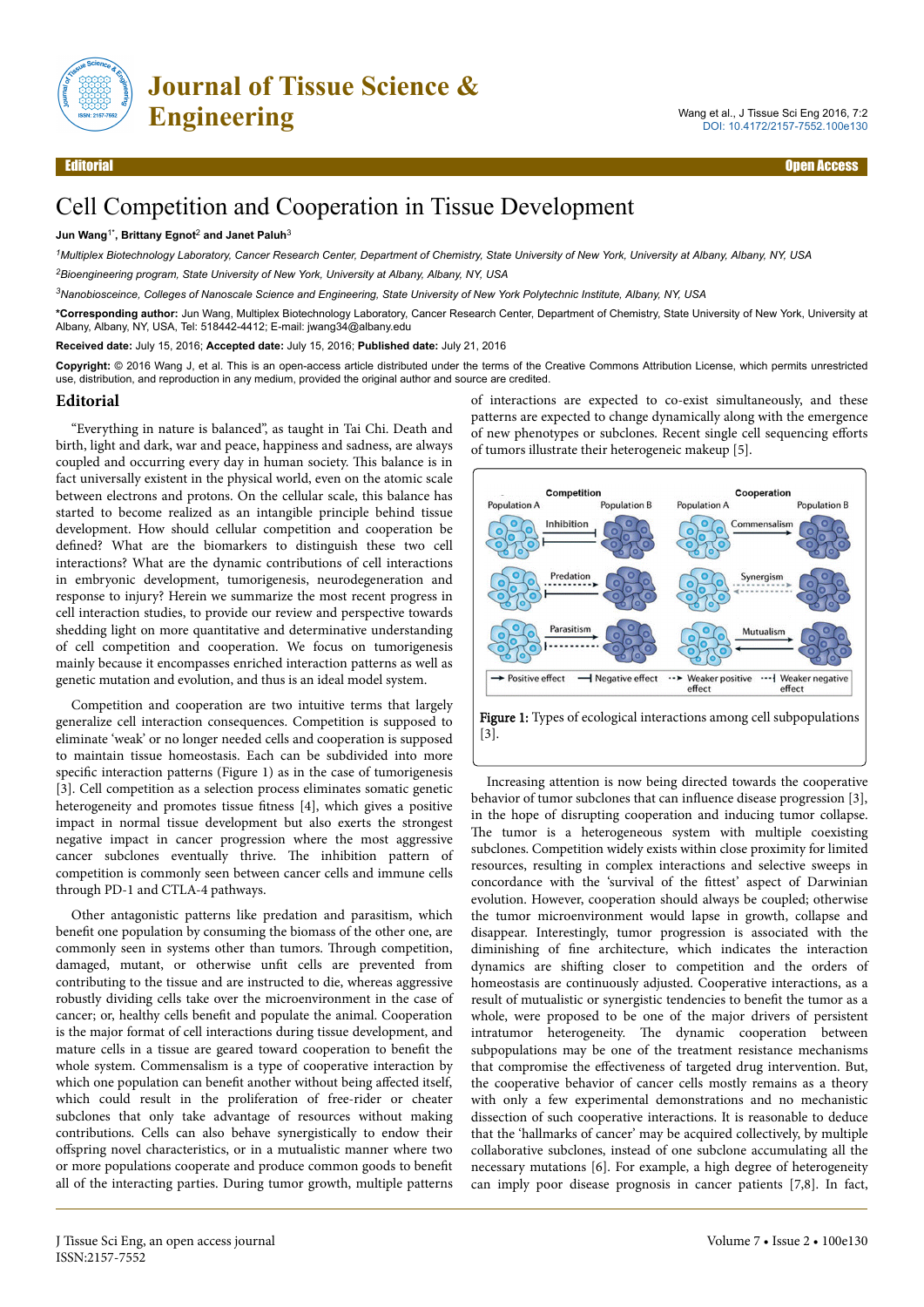cooperation of subpopulations has been observed before to promote tumor growth, such as basal Wnt1<sup>low</sup> subclones and luminal Wnt1<sup>hi</sup> subclones [9], CD29hiCD24hi tumor initiating cells and more differentiated CD29hiCD24low mesenchymal populations [10], IL-11 overexpressing cells and FIGF overexpressing cells [11], amongst others.

As above mentioned, competition and cooperation are extremely difficult to quantify. In the past years, we have developed a microfluidic technology and demonstrated the dynamics of cell interactions to signaling outputs. For cancer cell interactions of the same phenotype via these high-throughput microchips we found that certain cell types containing the EGFRvIII mutation exhibit self-inhibition when those cells are less than 80 microns apart, but self-activate at large separation distances (Figure 2). Нe EGFRvIII mutation is known to result in persistent cell growth and proliferation, but cell interactions impact the outcome. Therefore, those self-inhibitory cells may avoid targeted drugs inhibition through coupled cell interactions. Other cancer cell types exhibit very different behaviors as a function of cell-cell separation. Our recent work on glioblastoma demonstrates a similar phenomenon. In these associated studies we show that IL-6 and VEGF, which function as promoting cancer cell growth and division, were highly expressed in the in vitro culture medium and the in vivo tumor specimen [12]. Our study infers that cell interactions may play a nontrivial, if not the major, role in determining cellular functions and phenotypes as well as tumor hierarchy. Нis result also implies that cancer cell interactions within a tumor may shield them as drug targets [9].

Protein signaling is often linked with cell interaction behaviors and is a reliable indicator of interaction patterns. Signaling is the first responder to any cellular behaviors, including cell interactions. For example, Wnt signaling has been shown as an important participant in cooperative interactions of tumor subclones [9]. Basal Wntlow subclones and luminal Wnthi subclones exhibit clearly cooperative interactions, and both are required for tumorigenesis but there is higher dependence on Wnt production by the luminal subclones. Нis is the first study demonstrating that intratumoral heterogeneity and tumor cell hierarchy can be caused and maintained by cell interactions, besides clonal evolution and stochastic transition in conventional knowledge. Although the cooperative behavior of tumor subclones has been demonstrated as the key to tumorigenesis, when and how distinct subclones emerge in the course of tumor progression is still unknown [9]. In the glioblastoma study, we discovered that there is a populationwide equilibrium between EGFRvIII<sup>+</sup> cells and EGFRvIII<sup>-</sup> cells, and the continued culture after removal of either of them will restore the equilibrium [12]. Нe presence of this mutant signaling protein results in constant activation of the PI3K pathway and accelerates tumor growth. EGFRvIII cells in a tumor cooperate with their neighbors through exchange of cytokines IL-6 and LIF. Нis phenomenon also infers that through cooperation, a minor subpopulation can drive the accelerated growth of the entire tumor and thereby actively maintain cell heterogeneity within a tumor. Investigation of the signaling networks of interacting EGFRvIII cells implies that these aggressive cancer cells swiftly shift between cooperative and competitive modes, depending on cell-cell distance as measured in a confined small chamber.

How do we quantitatively understand cell competition and cooperation? In human society, these interactions can be best understood by game theory. Since a single cell is the basic unit of life, game theory has also been thought to be applicable to individual cells in a tissue. Although there is not yet sufficient experimental data to support this model, mainly due to cellular heterogeneity, evolutionary game theory is the most accepted mechanism for explaining population dynamics of cancer cell subclones [13-18]. Нe derived equilibria of populations are based on Nash equilibria where the competing players receive benefits by cooperating to a certain degree, and cancer cells make rational choices when interacting with others. If a population of irrational cells engages in some (genetically determined) strategy (they did not choose), the final state will coincide with the strict Nash equilibrium that a pair of rational payoff maximizers will choose when they interact once according to a game model with the same payoff matrix [19,20]. That means, different from the prisoner's dilemma, individual cells may not necessarily make the best choices for themselves because of the evolutionary process, but instead eventually they will achieve equilibrium through competition and cooperation.

# **Future of Cell Interaction Studies**



Figure 2: Transition between inhibitory state and activating state by varying cell-cell distances, evaluated by oncogenic protein levels [1,2].

Much work still needs to be done before knowledge of cell interactions can be harnessed to have a high impact on our understanding and treatment of diseases affecting human health and in designing in vitro microenvironment niches [21]. Нe major issue that impedes this field is the lack of quantitative data at the subpopulation level that are directly associated with competition and cooperation patterns. When it comes to subpopulation genome wide genomic characterization, single-cell techniques are always the first choice; however, all single-cell tools have the same weakness, which is the loss of system integrity as a tissue is not simply additive with the number of individual cells. New tools for generating data of cell subset interactions are emerging, which are expected to revolutionize our understanding of normal developmental biology, disease, injury and cancer biology fields. The theoretical framework beyond evolutionary game theory will follow up quickly, which has been exemplified in our work on predicting tumor architecture. With high-throughput quantitative data, principles borrowed from physics and mathematics could be applied to precisely predict biological behaviors. We have already taken the initiative to employ thermodynamics to predict brain tumor architecture based on high-throughput pairwise interaction data [2]. In the near future, we expect to understand more about the fundamentals of biological systems and perhaps even more exciting, to begin to manipulate various cell interactions to facilitate disease therapies.

### Page 2 of 3